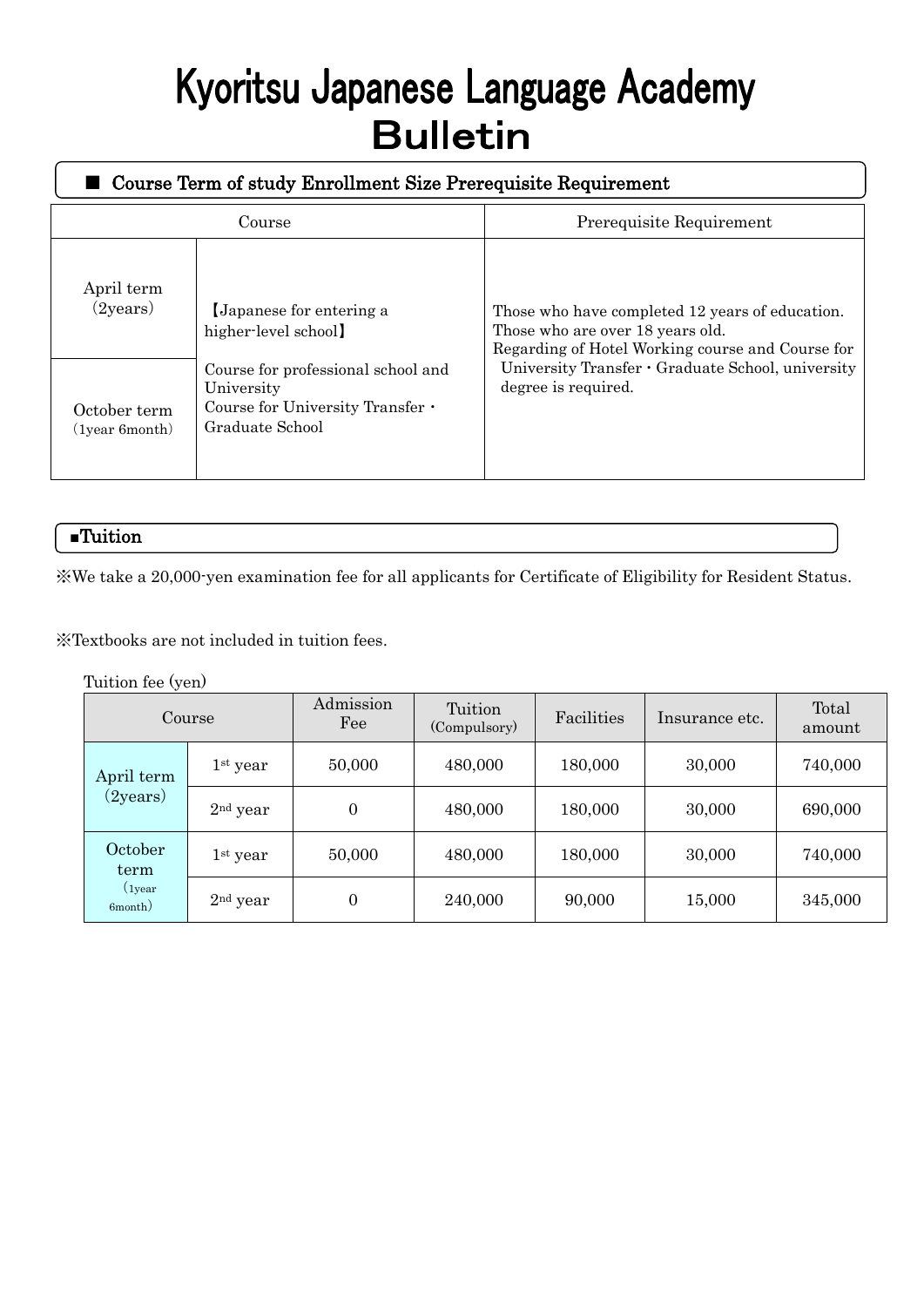# Documents required for all Applicants

- Application form (The form is provided by the school with your photo)
- Written pledge and guarantee (The form is provided by the school)
- Certificate from the last school attended (original) or a diploma (original)
- If you were in a university or college, submit a certificate of studentship
- An Academic record from the last school attended
- 5 pictures of yourself. (4cmX3cm)
- Resume (The form is provided by Tokyo Immigration Office)
- A photocopy of the applicant's passport (If you already have your passport/All written pages)
- Certificate of birth place and residence
- Certificate for Japanese language study(A certificate of JLPT or J.TEST or NAT-TEST )
- Certificate of employment for you by your employer. (If you had your work experience)
- Written pledge including description of accepting the expense payment and its specific amount.
- Certificate of relationship between the applicant and the expense payer.
- Certificate of the bank balance under the remitter's name
- A copy of the bankbook. (It must show how he/she has deposited and withdrawn, and sufficient assets to cover all required expenses)
- Certificate of employment for the expense payer by his/her employer
- Business license (If the expense payer is a self employed)
- Applicant and expense payer's ID card
- Certificate of the constituent expense payer's family members
- Certificate of annual earnings for him/her by his/her employer.(last 3 years)
- Certificate of tax payment (If the expense payer is a self employed, last 3 years)
- Certificate related to the grant of scholarship (The certificate must be submitted if the applicant receives a scholarship. Other documents may be required depending on the amount of the scholarship.)
- ●Expenses payer if living in Japan and the question of the other, please contact us

# ■Refund Policies:

- $\Box$  The fees of admission selection will **NOT** be refunded for any reason.
- All fees will be refunded, except the charge of admission selection, and an entrance fee, if you haven't visit Japan in spite of having delivered the Residence Qualification Authorization Certificate. However, an admission permission document and a Residence Qualification Authorization Certificate need to be returned.
- The charge of admission selection and an entrance fee will not be refunded when a student who acquired their visa and who visited Japan leaves school. Tuition and the expenditure-for-facilities-, etc. are not returned in principle.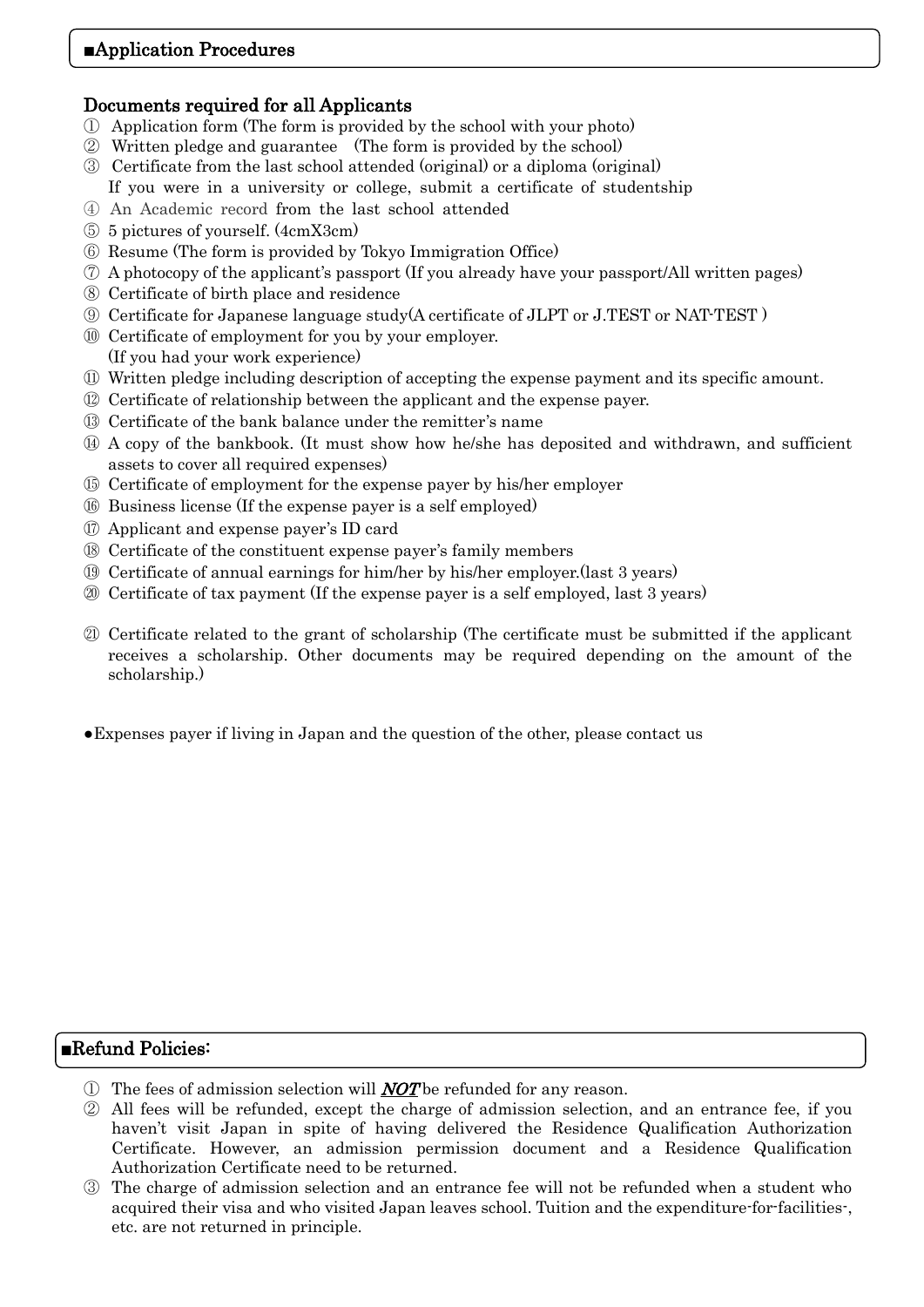# ■From Application to Admission

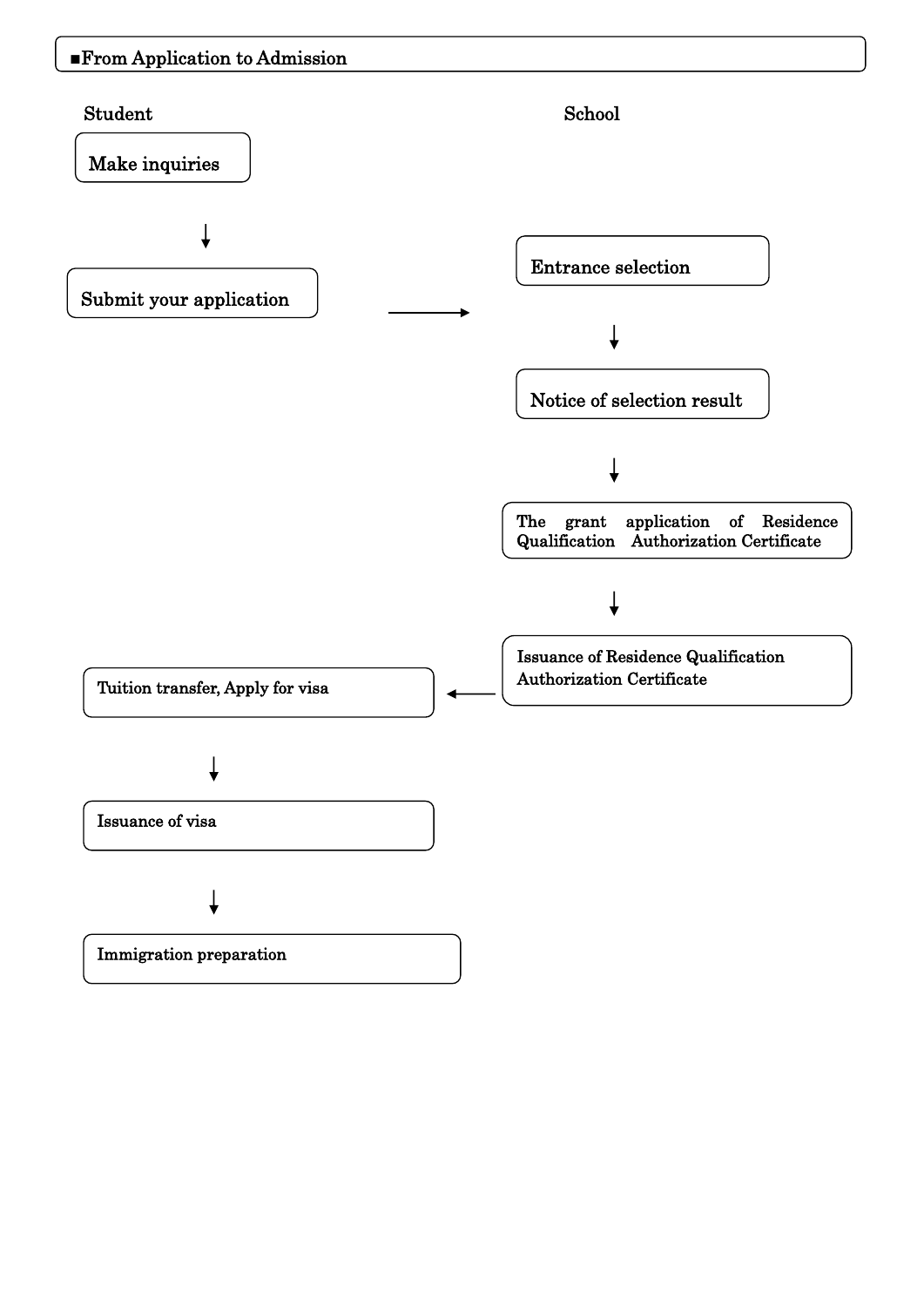# **Kyoritsu Japanese Language Academy**

Kyoritsu Ikueikai Bldg, 2-17-12 Yushima Bunkyo-ku,Tokyo JAPAN 113-0034 TEL:+81-3-5805-0381 FAX:/+81-3-5684-6358 http://www.kyoritsu.ac.jp info@kyoritsu.ac.jp

# **Cautions About Applications**

※All documents should be prepared English or Japanese translation. ※If you have ever applied Japanese students visa before, please let us know.

## ■Application Documents

## 【Documents common to all applicants】

### ①Application form(The style specified by a school)

- The applicant needs to fill in all items by him/her self, leaving nothing blank.
- ・ The guardian can be a person who is in your country.
- ・ Please write your name exactly as indicated on the passport.
- An application form must include a photograph. Write your name and nationality on the back of the photo.

#### ②An guarantee(The style specified by a school)

#### ③The diploma or graduation certificate of the last alma mater

- Applicants must submit the graduation certificate from the last school he/she attended or an original diploma.
- Tokyo Regional Immigration Bureau understands the graduation certificate for proving the last school attended for applicants from China is not published, and the last academic qualification is checked with the original diploma. Please be sure to hand in the original diploma.
- Presentation of the original diploma is not required from a country where a graduation certificate is published from educational facilities.
- ・ Applicants enrolling in an institution of higher education such as a graduate school, a university, a specialized Subject school, a short-term occupation university or an adult institution of higher education should also bring the graduation certificate of a high school besides the certificates from an enrollment school (the student registration certificate of an enrollment school, a temporary-absence-from-school certificate, and a withdrawal-from-school certificate.)

### ④An Academic record from the last school attended

#### ⑤Photographs 5 copies

・ Photographs must be taken within three months of application. They must show the upper half of the body, no hats, and nothing showing in the background. Please write your name and nationality on the back of photographs.

#### ⑥Resume(The style specified by the Immigration Bureau)

- The applicant needs to fill in all items in the resume by him/herself making sure that there are no blanks. When there is nothing to be filled in about an item, please write the word "none".
- ・ Please fill in a location and the address without omitting anything.
- ・ Make sure the name of the school and the year of entrance and graduation are the same as with public documents, such as a graduation certificate. There should not be any unexplained time between work experience (career) and academic background. Please explain about any period of unemployment and military service.
- 12 years of school education is required for the application to enter a school. The Tokyo Regional Immigration Bureau adopted an examination standard, which states an elementary education starts at the age of six and takes six years, three years at a junior high school and three years at a high school. Please have a certificate of admission age and an entering-school period published from the elementary school.
- Entering school may not be permitted if there are more than three months of unknown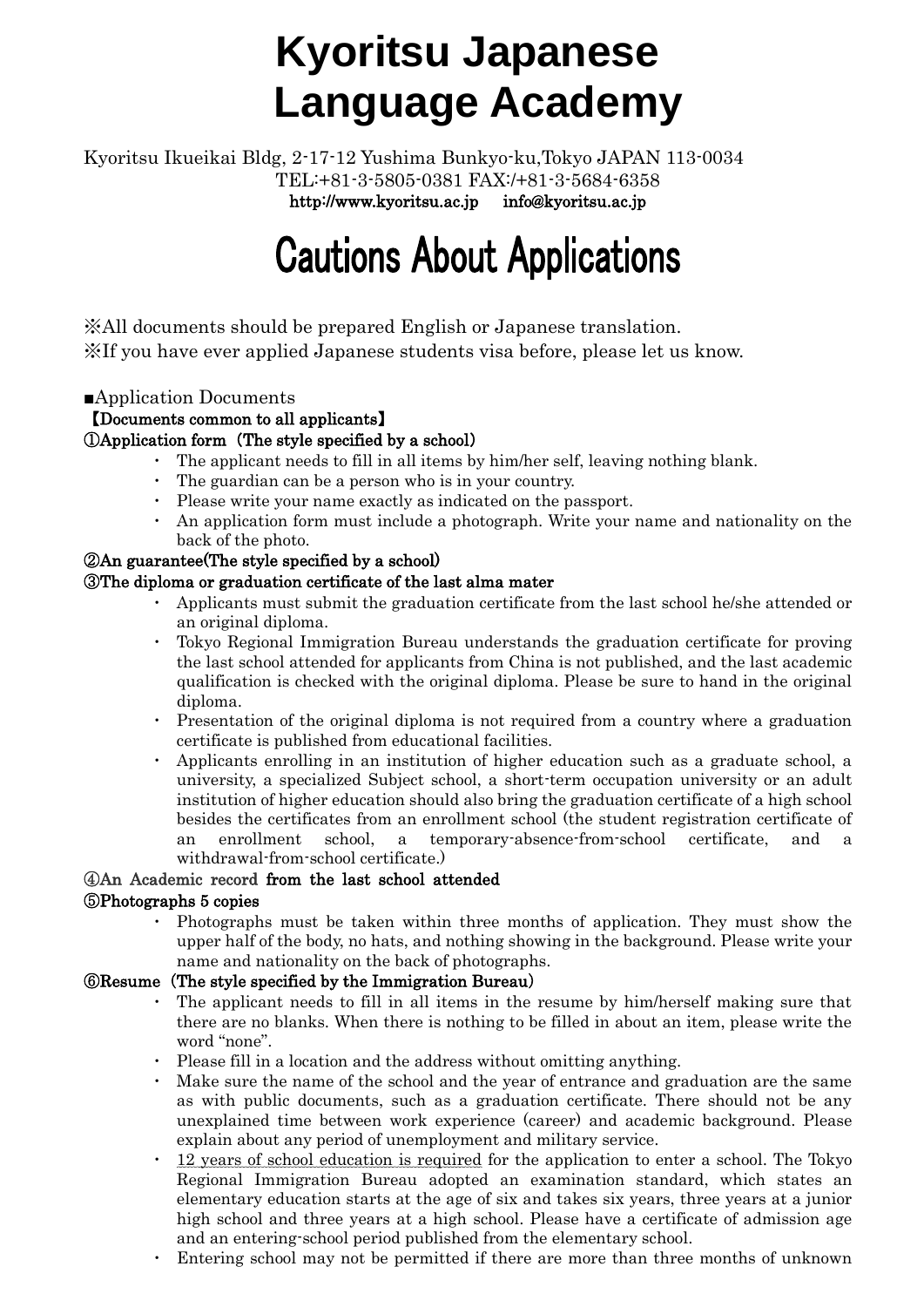periods. Please make sure that there is no unexplained period about the career after graduation. It may be considered as career un-reporting.

・ Applicants must include a paper, which describes their purpose of studying Japanese; of studying in Japan and how you will use the Japanese you have studied in the future. This needs to be clear and concise, as they become important judgment standards. (If you cannot finish writing in the entry column, please continue on an attached sheet of paper.)

#### ⑦A copy of passport

・ Applicants who have their passport need to submit a copy of the entire document.

#### ⑧Documents about a birthplace and a place of residence.

《An applicant from China》

- ・ The copy of a resident card
- ・ Be sure the educational background and a present state of the applicant are the consistent.

#### ⑨The certificate or document which gives proof the applicant has learned Japanese.

- ・ Applicants who have studied Japanese need to submit a certificate with the total number of school hours, attendance and grades from a Japanese language institution.
- ・ Applicants who have passed the N5 grade or higher of the Japanese Language Proficiency Test need to submit its certificate (J.TEST, NAT-TEST, BJT/JLRT, STBJ, TOPJ and GNK are also acceptable).

#### 【About the cost payer tuition and living expenses】

#### ⑪Written pledge

- ・ Written pledge including description of accepting the expense payment and its specific amount.
- ・ If there are two expense payers, each one needs written pledge.

#### ⑫Documents in which the relation between a remittance person and the applicant is shown.

・ The certificate in which the relation between he and a cost payment person is shown, the authentic kinship document from China(親族関係公証書)

#### ⑬A certificate of the deposit balance under the applicant's name.

- The original certificate with account number from a bank.
- The balance needs to be more than the total amount of the contribution which is needed while studying in Japan.
- ・ The applicant from China can deposit his/her money in yuan.
- The application from China needs to hand in the copy of a passbook.

#### ⑭The copy of applicant's bank book or the certificate of detail deposits and withdraws

- ・ A certificate of how the payer has deposited balance as ⑬.If the applicant has the copy of bankbook for 3 years, it is desirable.
- If the applicant has more income than the annual earnings, you need to hand in the document to explain its details.

#### ⑮Certificate of employment for the expense payer by his/her employer.

- ・ Certificate of employment, business license
- ・ If the expense payer is self employed, business license and certificate of tax payment are needed. But if the expense payer is working at the company, these documents are not needed.

#### ⑯The applicant's certificate of annual earnings.

Please attach the applicant's certificate of annual earnings to a certificate of balance. It must show three years.

#### ⑱Certificate of residence(居民戸口簿)

- The copy of 「居民戸口簿」from Chinese public safety commissioner and the expense payer's educational background.
- Be sure the educational background and a present state of the applicant are the consistent.

#### ⑲Resident resister or certificate of items mentioned on the alien registration.

- ・ All family members listed.
- If the expense payer is alien, certificate of items mentioned on the alien registration. (All family members listed.)

#### ⑳Certificate of tax payment with the amount of his/her income.( residents' tax or income tax )

• Certificate must be issued by local government offices. (last 3 years)